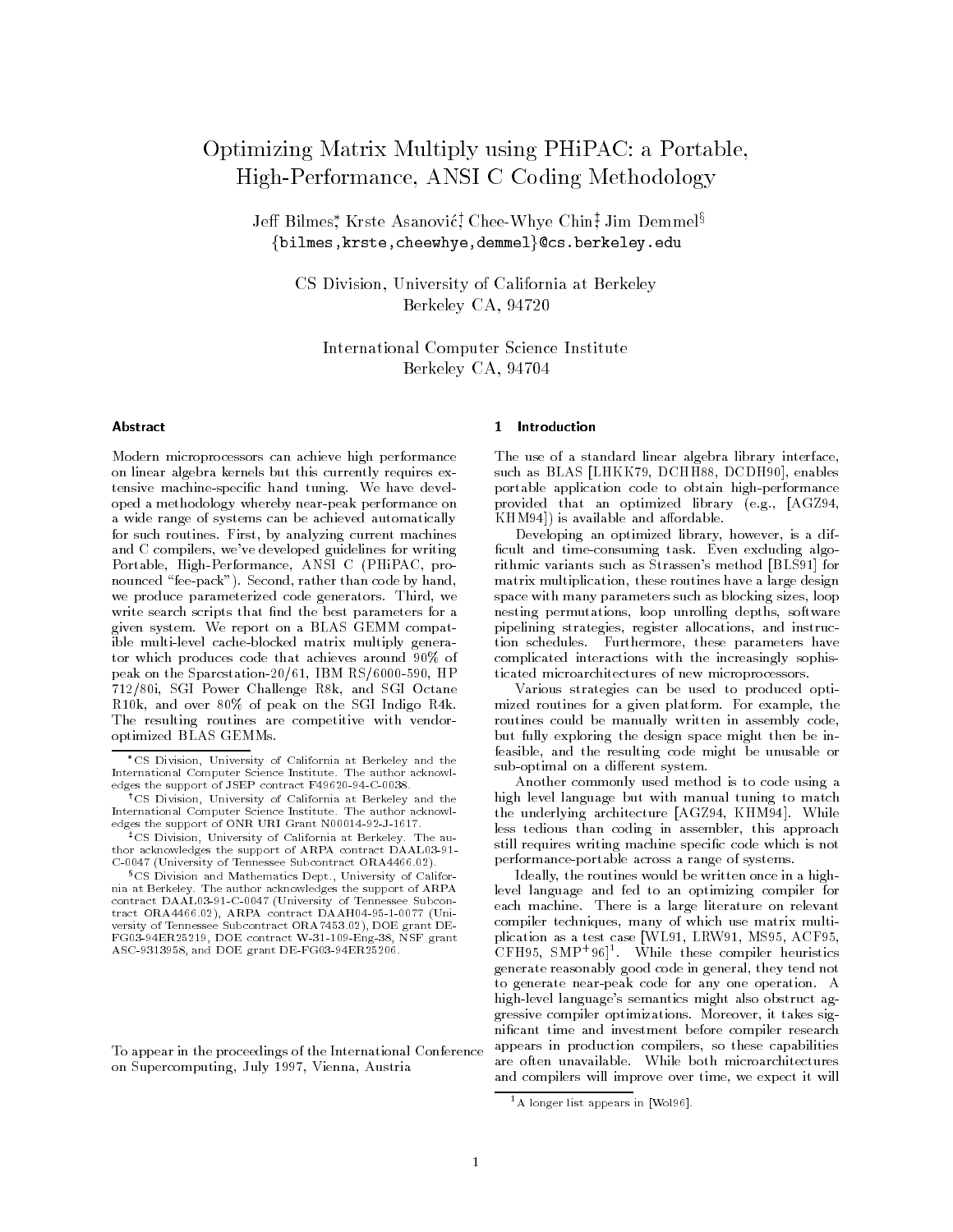be many years before a single version of a library routine can be compiled to give near-peak performance across a wide range of machines.

We have developed a methodology, named PHiPAC, for developing Portable High-Performance linear algebra libraries in ANSI C. Our goal is to produce, with minimal effort, high-performance linear algebra libraries for a wide range of systems. The PHiPAC methodology has three components. First, we have developed a generic model of current C compilers and microprocessors that provides guidelines for producing portable high-performance ANSI C code. Second, rather than hand code particular routines, we write parameterized generators [ACF95, MS95] that produce code according to our guidelines. Third, we write scripts that automatically tune code for a particular system by varying the generators' parameters and benchmarking the resulting routines.

We have found that writing a parameterized generator and search scripts for a routine takes less effort than hand-tuning a single version for a single system. Furthermore, with the PHiPAC approach, development effort can be amortized over a large number of platforms. And by automatically searching a large design space, we can discover winning yet unanticipated parameter combinations.

Using the PHiPAC methodology, we have produced a portable, BLAS-compatible matrix multiply generator. The resulting code can achieve over 90% of peak performance on a variety of current workstations, and is sometimes faster than the vendor-optimized libraries. We focus on matrix multiplication in this paper, but we have produced other generators including dot-product, AXPY, and convolution, which have similarly demonstrated portable high performance.

We concentrate on producing high quality uniprocessor libraries for microprocessor-based systems because multiprocessor libraries, such as [CDD<sup>+</sup> 96], can be readily built from uniprocessor libraries. For vector and other architectures, however, our machine model would likely need substantial modication.

Section 2 describes our generic C compiler and microprocessor model, and develops the resulting guidelines for writing portable high-performance C code. Section 3 describes our generator and the resulting code for a BLAS-compatible matrix multiply. Section 4 describes our strategy for searching the matrix multiply parameter space. Section 5 presents results on several architectures comparing against vendor-supplied BLAS GEMM. Section 6 describes the availability of the distribution, and discusses future work.

## 2 PHiPAC

By analyzing the microarchitectures of a range of machines, such as workstations and microprocessor-based SMP and MPP nodes, and the output of their ANSI C compilers, we derived a set of guidelines that help us attain high performance across a range of machine and compiler combinations [BAD+ 96].

From our analysis of various ANSI C compilers, we determined we could usually rely on reasonable register allocation, instruction selection, and instruction scheduling. More sophisticated compiler optimizations,

however, including pointer alias disambiguation, register and cache blocking, loop unrolling, and software pipelining, were either not performed or not very effective at producing the highest quality code.

Although it would be possible to use another target language, we chose ANSI C because it provides a lowlevel, yet portable, interface to machine resources, and compilers are widely available. One problem with our use of C is that we must explicitly work around pointer aliasing as described below. In practice, this has not limited our ability to extract near-peak performance.

We emphasize that for both microarchitectures and compilers we are determining a lowest common denominator. Some microarchitectures or compilers will have superior characteristics in certain attributes, but, if we code assuming these exist, performance will suffer on systems where they do not. Conversely, coding for the lowest common denominator should not adversely affect performance on more capable platforms.

For example, some machines can fold a pointer update into a load instruction while others require a separate add. Coding for the lowest common denominator dictates replacing pointer updates with base plus constant offset addressing where possible. In addition, while some production compilers have sophisticated loop unrolling and software pipelining algorithms, many do not. Our search strategy (Section 4) empirically evaluates several levels of explicit loop unrolling and depths of software pipelining. While a naive com piler might benefit from code with explicit loop unrolling or software pipelining, a more sophisticated compiler might perform better without either.

#### 2.1 PHiPAC Coding Guidelines

The following paragraphs exemplify PHiPAC C code generation guidelines. Programmers can use these coding guidelines directly to improve performance in critical routines while retaining portability, but this does come at the cost of less maintainable code. This problem is mitigated in the PHiPAC approach, however, by the use of parameterized code generators.

#### Use local variables to explicitly remove false dependencies.

Casually written C code often over-specifies operation order, particularly where pointer aliasing is possible. C compilers, constrained by C semantics, must obey these over-specications thereby reducing optimization potential. We therefore remove these extraneous dependencies

For example, the following code fragment contains a false Read-After-Write hazard:

 $\ddot{\cdot}$ 

a[i] = b[i]+c; a[i+1] = b[i+1]\*d;

The compiler may not assume  $kaf[i] := kb[i+1]$  and is forced to first store a [i] to memory before loading b[i+1]. We may re-write this with explicit loads to local variables:

```
float f1,f2;
f1 = b[i]; f2 = b[i+1];a[i] = f1 + c; a[i+1] = f2*d;
```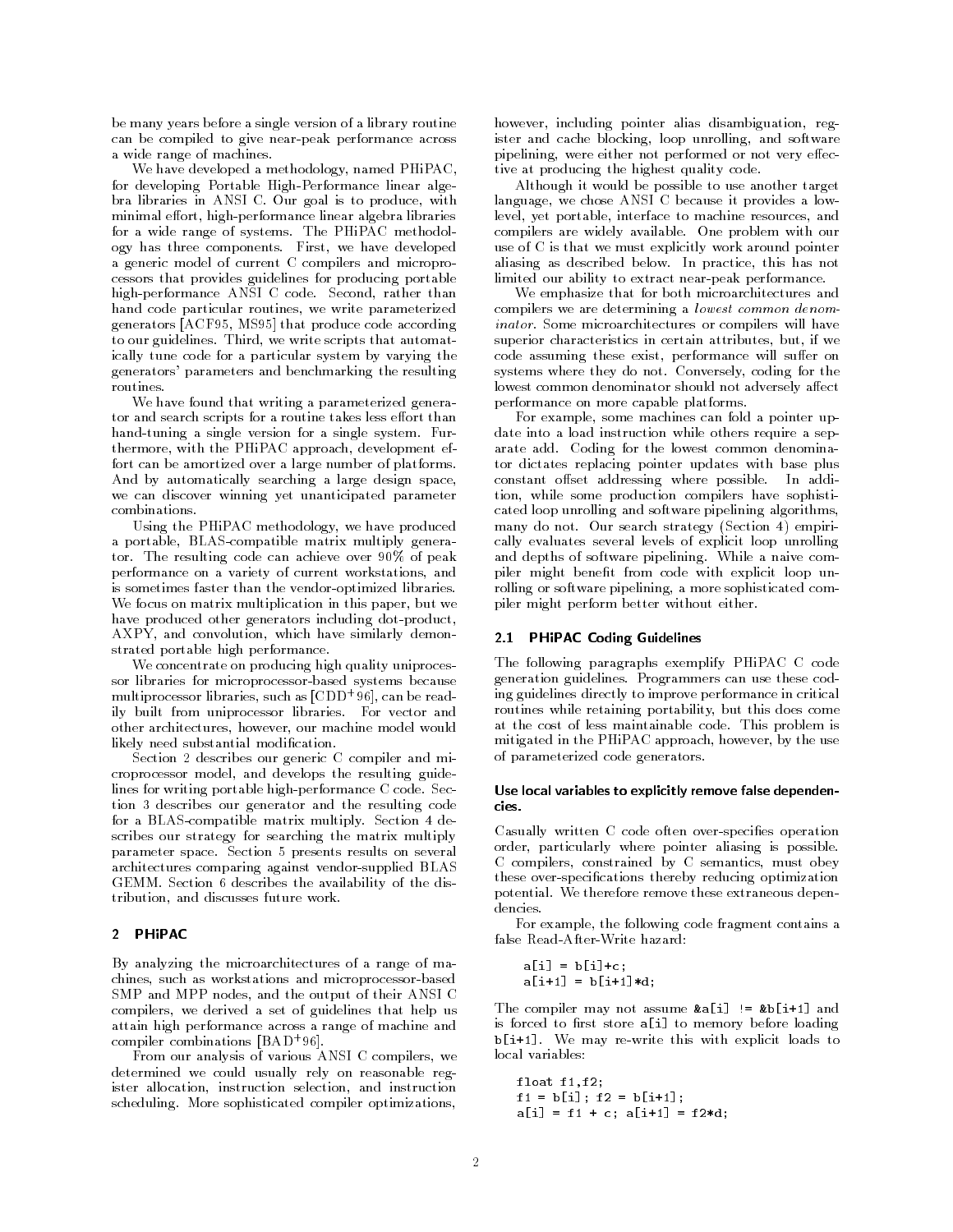The compiler can now interleave execution of both original statements thereby increasing parallelism.

#### Exploit multiple integer and floating-point registers.

We explicitly keep values in local variables to reduce memory bandwidth demands. For example, consider the following 3-point FIR filter code:

```
while (...) {
   *res++ = filter[0]*signal[0] +filter[1]*signal[1] +
           filter[2]*signal[2];
   signal++; }
```
The compiler will usually reload the filter values every loop iteration because of potential aliasing with res. We can remove the alias by preloading the filter into local variables that may be mapped into registers:

```
float f0,f1,f2;
f0=filter[0];f1=filter[1];f2=filter[2];
while ( ... ) {
  *res++ = f0*signal [0]+ f1*signal[1] + f2*signal[2];
  signal++;
              \rightarrow
```
### Minimize pointer updates by striding with constant offsets.

We replace pointer updates for strided memory addressing with constant array offsets. For example:

f0=\*r8;r8+=4;f1=\*r8;r8+=4;f2=\*r8;r8+=4;

should be converted to:

```
f0 = r8[0]; f1 = r8[4]; f2 = r8[8]; r8 += 12;
```
Compilers can fold the constant index into a register plus offset addressing mode.

#### Hide multiple instruction FPU latency with independent operations.

We use local variables to expose independent operations so they can be executed independently in a pipelined or superscalar processor. For example:

f1=f5\*f9;f2=f6+f10;f3=f7\*f11;f4=f8+f12;

#### Balance the instruction mix.

A balanced instruction mix has a floating-point multiply, a floating-point add, and 1-2 floating-point loads or stores interleaved. It is not worth decreasing the num ber of multiplies at the expense of additions if the total floating-point operation count increases.

#### Increase locality to improve cache performance.

Cached machines benet from increases in spatial and temporal locality. Whenever possible, we arrange our code to have predominantly unit-stride memory accesses, and try to reuse data once it is in cache. See Section 3.1, for our blocked matrix multiply example.

#### Convert integer multiplies to adds.

Integer multiplies and divides are slow relative to integer addition. Therefore, we use pointer updates rather than subscript expressions. Rather than:

for  $(i=...)$  {row\_ptr=&p[i\*col\_stride];...}

we produce:

for  $(i=...)$   $\{...row\_ptr+=col\_stride\}$ 

## Minimize branches, avoid magnitude compares.

Branches are costly, especially on modern superscalar processors. Therefore, we unroll loops to amortize branch cost and use C do  $\{\}\$  while (); loop control whenever possible to avoid any unnecessary compilerproduced loop head branches.

Also, on many microarchitectures, it is cheaper to perform equality or inequality loop termination tests than magnitude comparisons. For example, instead of:

```
for (i=0,a=start_ptr;i<ARRAY_SIZE;i++,a++}
   { ... }
```
we produce:

end\_ptr = &a[ARRAY\_SIZE]; a = start\_ptr; do { ...  $a++$ ; } while ( $a != end\_ptr$ );

This also removes one loop control variable.

#### Loop unroll explicitly to expose optimization opportunities.

We unroll loops explicitly to increase opportunities for other performance optimizations. For example, our 3 point FIR filter example above may be further optimized as follows:

```
float f0,f1,f2,s0,s1,s2;
f0=filter[0];f1=filter[1];f2=filter[2];
s0 = signal[0]; s1 = signal[1]; s2 = signal[2];*res++=f0*s0+f1*s1+f2*s2;
do {
   signal+=3;
   s0 = signal[0];res[0] = f0 * s1 + f1 * s2 + f2 * s0;
   s1=signal[1];res[1]=f0*s2+f1*s0+f2*s1;
   s2=signal[2];res[2]=f0*s0+f1*s1+f2*s2;
  res += 3;
} while ( ... );
```
In the inner loop, there are now only two memory access per five floating point operations whereas in our unoptimized code, there were seven memory accesses per five floating point operations.

#### **Matrix Multiply Generator** 3

mm gen is a generator that produces C code, following the PHiPAC coding guidelines, for one variant of the matrix multiply operation  $C = \alpha \circ p(A) \circ p(B) + \beta C$ where  $\mathfrak{op}(A)$ ,  $\mathfrak{op}(B)$ , and  $C$ , are respectively  $M\times K$ , <code>K $\times$ N</code> , and M $\times$ N matrices,  $\alpha$  and  $\beta$  are scalar parameters, and  $op(X)$  is either transpose(X) or just X. Our individual procedures have a lower level interface then a BLAS GEMM and have no error checking. For optimal efficiency, error checking should be performed by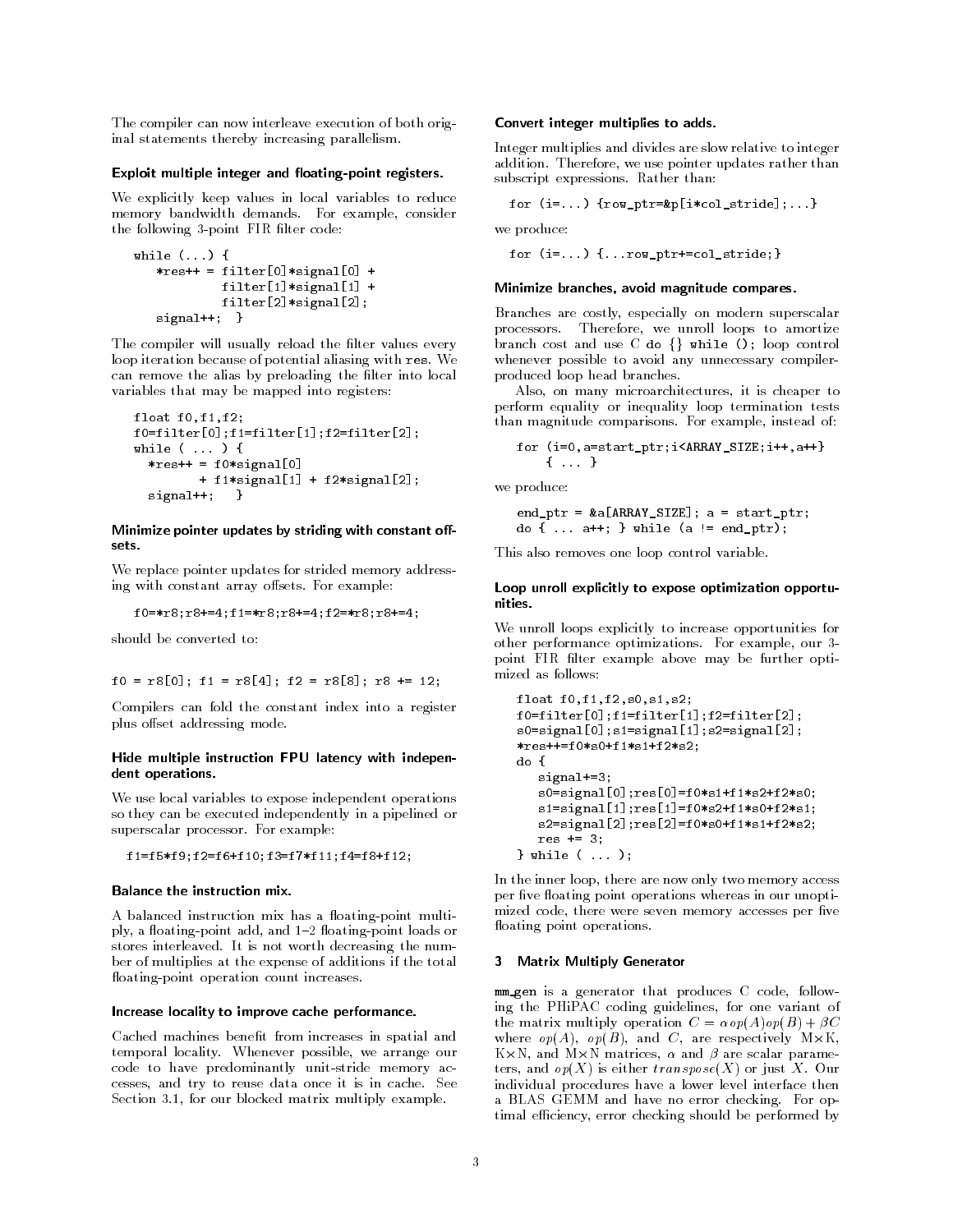

Figure 1: Matrix blocking parameters

the caller when necessary rather than unnecessarily by the callee. We create a full BLAS-compatible GEMM, by generating all required matrix multiply variants and linking with our GEMM-compatible interface that includes error checking.

mm gen produces a cache-blocked matrix multiply [GL89, LRW91, MS95], restructuring the algorithm for unit stride, and reducing the number of cache misses and unnecessary loads and stores. Under control of command line parameters, mm gen can produce blocking code for any number of levels of memory hierarchy, including register, L1 cache, TLB, L2 cache, and so on. mm gen's code can also perform copy optimization [LRW91], optionally with a different accumulator precision. The latest version can also generate the innermost loop with various forms of software pipelining.

A typical invocation of mm gen is:

#### mm\_gen -cb M0 K0 N0 [ -cb M1 K1 N1 ] ...

where the register blocking is  $M_0$ ,  $K_0$ ,  $N_0$ , the L1-cache blocking is  $M_1$ ,  $K_1$ ,  $N_1$ , etc. The parameters  $M_0$ ,  $K_0$ , and N0 are specific in units of matrix elements, i.e., i.e., i.e., i.e., i.e., i.e., i.e., i.e., i.e., i.e., i single, double, or extended precision floating-point numbers, M1 , K1, N1 are specied in units of register blocks,  $M_2$ ,  $K_2$ , and  $K_2$  are in units of L1 cache blocks, and so on. For a particular cache level, say  $i$ , the code accumulates into a U destination block of size  $M_i \times N_i$  units and uses A source blocks of size  $M_i \times K_i$  units and B source blocks of size  $K_i \times N_i$  units (see Figure 1).

#### 3.1 Matrix Multiply Code

In this section, we examine the code produced by mm gen for the operation  $C = C + A*B$  where A (respectively B,  $C$ ) is an M $\times$ K (respectively K $\times$ N, M $\times$ N) matrix. Figure 2 lists the L1 cache blocking core code comprising the 3 nested loops, M, N, and K. mm gen does not vary the loop permutation [MS95, LRW91] because the resulting gains in locality are subsumed by the method described below.

The outer M loop in Figure 2 maintains pointers c0 and a0 to rows of register blocks in the A and C matrices. It also maintains end pointers (ap0 endp and cp0 endp) used for loop termination. The middle N loop maintains a pointer b0 to columns of register blocks in the B matrix, and maintains a pointer cp0 to the current C destination register block. The N loop also maintains separate pointers (ap0 $\angle$ 0 through ap0 $\angle$ 1) to successive rows of the current A source block. It also initializes a pointer bp0 to the current B source block. We assume local variables can be held in registers, so our code uses many pointers to minimize both memory references and integer multiplies.

The K loop iterates over source matrix blocks and accumulates into the same  $M_0 \times N_0$  destination-block. We assume that the floating-point registers can hold a  $M_0 \times N_0$  accumulator block, so this block is loaded once before the K loop begins and stored after it ends. The K loop updates the set of pointers to the A source block, one of which is used for loop termination.

The parameter  $K_0$  controls the extent of inner loop unrolling as can be seen in Figure 2. The unrolled core loop performs  $K_0$  outer products accumulating into the C destination block. We code the outer products by loading one row of the B block, one element of the A block, then performing  $N_0$  multiply-accumulates. The C code uses  $N_0 + M_0$  memory references per  $2N_0M_0$ floating-point operations in the inner K loop, while holding M0N0 <sup>+</sup> N0 +1 values in local variables. While the intent is that these local variables map to registers, the compiler is free to reorder all of the independent loads and multiply-accumulates to trade increased memory references for reduced register usage. The compiler also requires additional registers to name intermediate results propagating through machine pipelines.

The code we have so far described is valid only when M, K, and N are integer multiples of  $M_0$ ,  $K_0$ , and  $N_0$ respectively. In the general case, mm gen also includes code that operates on power-of-two sized fringe strips, 1.e., 2° through 2  $10^{82}$   $^{1082}$  where L is  $M_0$ ,  $K_0$ , or  $N_0$ . We can therefore manage any fringe size from 1 to  $L-1$  by executing an appropriate combination of fringe code. The resulting code size growth is logarithmic in the register blocking (i.e.,  $O(\log(M_0) \log(K_0) \log(N_0)))$  yet maintains good performance. To reduce the demands on the instruction cache, we arrange the code into several independent sections, the first handling the matrix core and the remainder handling the fringes.

The latest version of the generator can optionally produce code with a software-pipelined inner loop. Each outer product consists of a load, a multiply, and an accu mulate section. We group these sections into three soft ware pipelined code variants: two two-stage pipes with stages [load-multiply, accumulate] and [load, multiplyaccumulate], and a three-stage pipe with stages [load, multiply, accumulate]. Recent results show that this software pipelining can result in an appreciable speedup.

Because of the separation between matrix dimension and matrix stride, we can implement higher levels of cache blocking as calls to lower level routines with appropriately sized sub-matrices.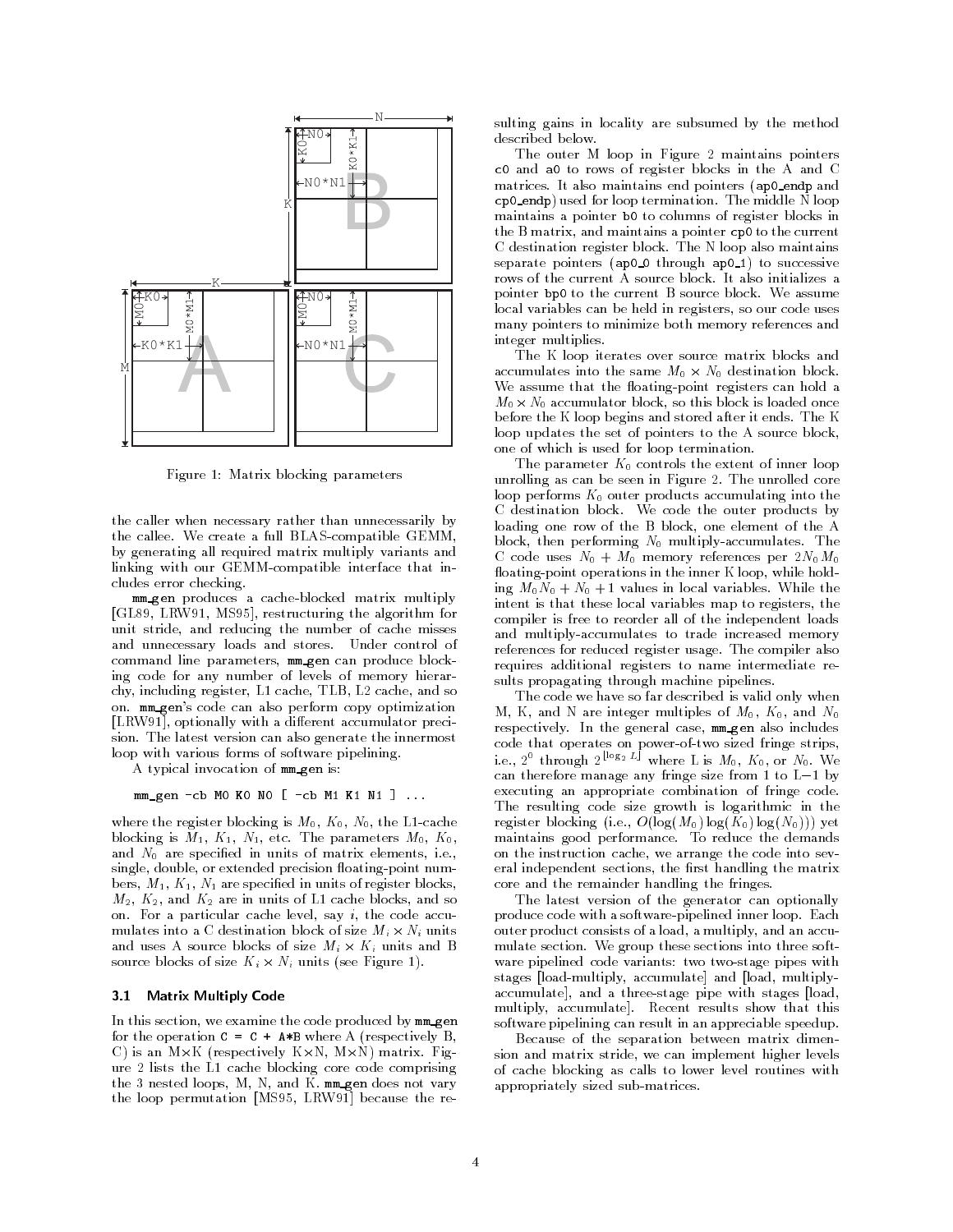```
mul_mfmf_mf(const int M,const int K,const int N,
const float*const A,const float*const B,float*const C,
const int Astride,const int Bstride,const int Cstride)
f.
{\color{blue} \ddots}const float *a,*b; float *c;
   const float *ap_0,*ap_1; const float *bp; float *cp;
   const int A_sbs_stride = Astride*2;
   const int C_sbs_stride = Cstride*2;
   const int k\_marg_e 1 = K * 1;
   const int k\_norm = K - k\_marg\_el;const int m_marg_el = M & 1;
   const int m_norm = M - m_marg_el;
   const int n\_marg_e1 = N & 1;
   const int n\_norm = N - n\_marg\_el;
   float *const c_endp = C+m_norm*Cstride;
   register float c0_0,c0_1,c1_0,c1_1;
   c = C : a = A:
   \sima\simdo { /* M loop */
      const float* const ap_endp = a + k_norm;
      float* const cp\_endp = c + n\_norm;const float* const apc_1 = a + Astride;
      b=B;cp=c;do { /* N loop */
         register float _b0,_b1;
         register float _a0,_a1;
         float *_cp;
         ap_0=a;ap_1=apc_1;bp=b;
         _{\tt \_cp=cp; c0\_0=_{cp}[0]; c0_1=_{cp}[1];_cp+=Cstride;c1_0=_cp[0];c1_1=_cp[1];
         do { /* K loop */
            _b0 = bp[0]; b1 = bp[1];bp += Bstride; _a0 = ap_0[0];
            c0_0 += a0* b0; c0_1 += a0* b1;
            a1 = ap_1[0];c1_0 += _a1*_b0; c1_1 += _a1*_b1;
            _b0 = bp[0]; b1 = bp[1];bp += Bstride; a0 = ap_0[1];c0_0 += a0*b0; c0_1 += a0*b1;
            a1 = ap_1[1];c1_0 += _a1*_b0; c1_1 += _a1*_b1;
            ap_0+=2;ap_1+=2;
         } while (ap_0!=ap_endp);
         _{\text{c}} p=cp; _{\text{c}} p[0]=c0_0; _{\text{c}} p[1]=c0_1;
         _cp+=Cstride;_cp[0]=c1_0;_cp[1]=c1_1;
         b+=2;cp+=2;
      } while (cp!=cp_endp);
      c+=C_sbs_stride;a+=A_sbs_stride;
   } while (c!=c_endp);
}
```
Figure 2:  $M_0 = 2$ ,  $K_0 = 2$ ,  $N_0 = 2$  matrix multiply L1 routine for  $M \in \{2m : m \geq 1\}, K \in \{2k : k \geq 1\}$  $1, N \in \{2n : n \geq 1\}.$  Within the K-loop is our fullyunrolled  $2 \times 2 \times 2$  core matrix multiply. The code is not unlike the register code in [CFH95]. In our terminology, the leading dimensions LDA, LDB, and LDC are called Astride, Bstride, and Cstride respectively. The four local variables c0 0 through c1 1 hold a complete C destination block. Variables ap 0 and ap 1 point to successive rows of the A source matrix block, and variable bp points to the first row of the B source matrix block. Elements in A and B are accessed using constant offsets from the appropriate pointers.

#### 4 Matrix Multiply Search Scripts

The search script take parameters describing the machine architecture, including the number of integer and floating-point registers and the sizes of each level of cache. For each combination of generator parameters and compilation options, the matrix multiply search script calls the generator, compiles the resulting routine, links it with timing code, and benchmarks the resulting executable.

To produce a complete BLAS GEMM routine, we find separate parameters for each of the three cases  $A \times$  $B, A^-\times B,$  and  $A\times B^-$  ( $A^-\times B^-$  has code identical to  $A \times B$ ). For each case, we first find the best register (or L0) parameters for in-L1-cache matrices, then find the best L1 parameters for in-L2-cache matrices, etc. While this strategy is not guaranteed to find the best L0 core for out-of-L1-cache matrices, the resulting cores have performed well in practice.

#### 4.1 Register (L0) Parameter Search

The register block search evaluates all combinations of  $M_{\rm 0}$  and  $N_{\rm 0}$  where  $1 \le M_{\rm 0} N_{\rm 0} \le \text{NR}$  and where NR is the number of machine floating-point registers. We search the above for  $1 \leq K_0 \leq K_0^{max}$  where  $K_0^{max} = 20$  but is adjustable. Empirically,  $K_0^{max} > 20$  has never shown appreciable benefit.

Our initial strategy [BAD<sup>+</sup> 96] benchmarked a set of square matrices that fit in L1 cache. We then chose the L0 parameters that achieved the highest performance. While this approach gave good performance, the searches were time consuming.

We noted that that the majority of the computation, especially for larger matrices, is performed by the core  $M_0 \times K_0 \times N_0$  register blocked code. Our newer search strategy, therefore, produces code containing only the core, which decreases compile time, and for each L0 parameter set, we benchmark only a single matrix multiply with size  $M = M_0$ ,  $N = N_0$ , and  $K = kK_0$ . The parameter k is chosen such that the three matrices are no larger than L1 cache (we call this a "fat" dot-product). While this case ignores the cost of the M- and N-loop overhead, we have so far found this approach to produce comparable quality code in much less time than the previous strategy (e.g., 5 hours vs. 24 hours on the SGI Indigo R4K).

We initially thought the order in which we searched the L0 parameter space could have an effect on search time and evaluated orders such as i-j-k, random, best first, and simulated annealing. We found, however, that the added search complexity outweighed any benefit so we settled on a random strategy.

#### 4.2 Cache Block Search

We perform the L1 cache blocking search after the best register blocking is known. We would like to make the L1 blocks large to increase data reuse but larger L1 blocks increase the probability of cache conflicts [LRW91]. Tradeoffs between M- and N- loop overheads, memory access patterns, and TLB structure also affect the best L1 size. We currently perform a relatively simple search of the L1 parameter space. For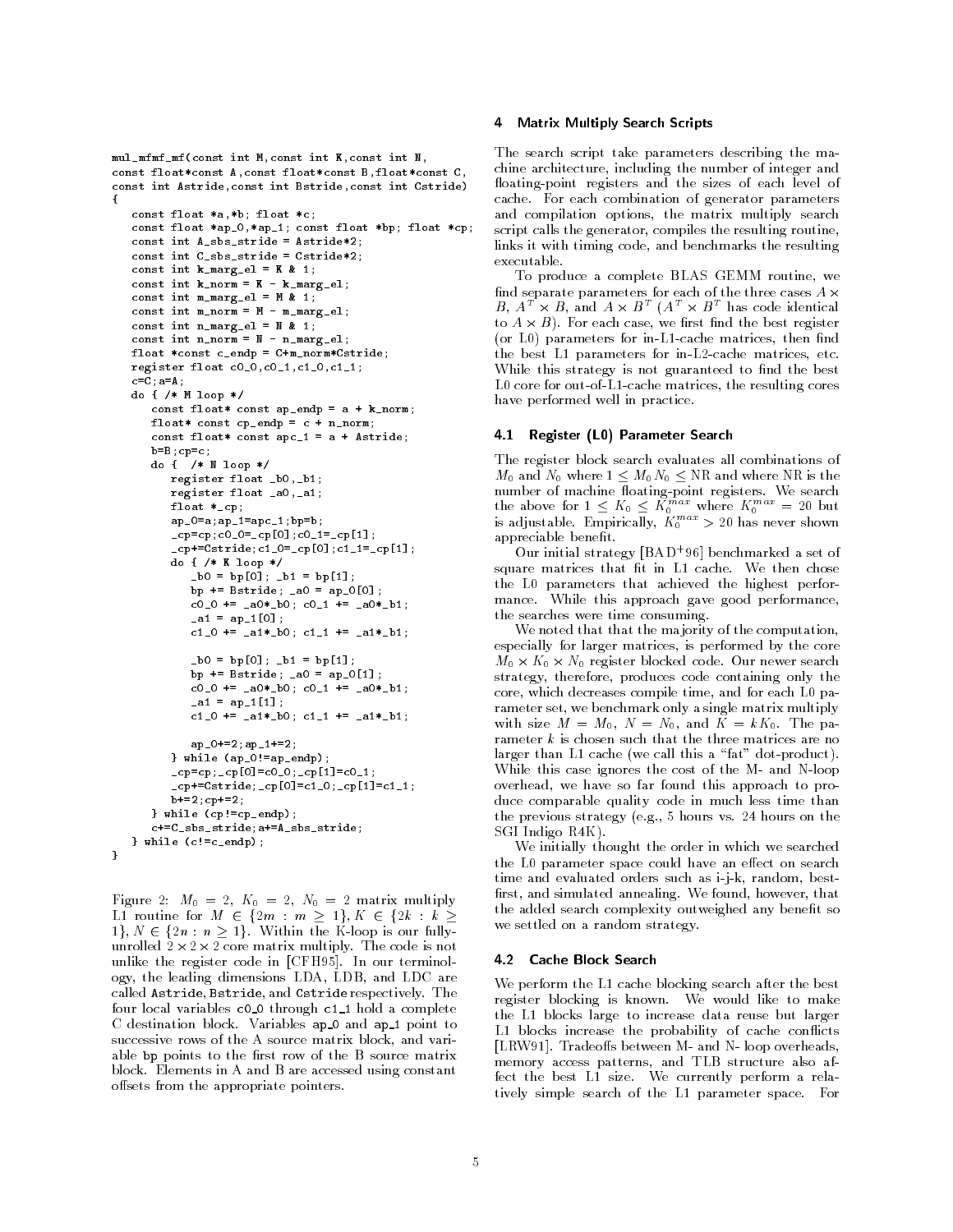the D×D square case, we search the neighborhood centered at  $3\overrightarrow{D}^2 = L1$  where L1 is the L1 cache size in elements. We set  $M_1$  to the values  $\lfloor \phi D/M_0 \rfloor$  where  $\phi \in \{0.25, 0.5, 1.0, 1.5, 2.0\}$  and  $D = \sqrt{L1/3}$ .  $K_1$  and N1 are set similarly. We benchmark the resulting 125 combinations with matrix sizes that either fit in L2 cache, or are within some upper bound if no L2 cache exists. The L2 cache blocking search, when necessary, is performed in a similar way.

#### 5 Results

We ran the search scripts to find the best register and L1 cache blocking parameters for six commercial workstation systems. These systems have different instruction set architectures and widely varying microarchitectures and memory hierarchies. The results are summarized in Table 1.

The SGI R8K and R10K searches used the newer version of the code generator and search scripts, while other results were obtained with the alpha release. Figures 3-6 plot the performance of the resulting routines for all square matrices  $M = K = N = D$ , where D runs over powers of 2 and 3, multiples of 10, and primes, up to a maximum of 300. We compare with the performance of a vendor-optimized BLAS GEMM where available. In each case, PHiPAC yields a substantial fraction of peak performance and is competitive with vendor BLAS. Due to limited availability, we could only perform an incomplete search on the R8K and R10K, and so these are preliminary performance numbers. There is also potential for improvement on the other machines when we rerun with the newer version. For completeness, we also show the poor performance obtained when compiling a simple three nested loop version of GEMM with FOR-TRAN or C optimizing compilers.

The PHiPAC methodology can also improve perfor mance even if there is no scope for memory blocking. In Figure 9 we plot the performance of a dot product code generated using PHiPAC techniques. Although the parameters used were obtained using a short manual search, we can see that we are competitive with the assembly-coded SGI BLAS SDOT.

In some of the plots, we see that PHiPAC routines suffer from cache conflicts. Our measurements exaggerate this effect by including all power-of-2 sized matrices, and by allocating all regions contiguously in memory. For matrix multiply, we can reduce cache con
icts by copying to contiguous memory when pathological strides are encountered [LRW91]. Unfortunately, this approach does not help dot product. One drawback of the PHiPAC approach is that we can not control the order compilers schedule independent loads. We've occasionally found that exchanging two loads in the assembly output for dot product can halve the number of cache misses where con
icts occur, without otherwise impacting performance.

#### 6 Status, Availability, and Future Work

This paper has demonstrated our ability to write portable, high performance ANSI C code for matrix multiply using parameterized code generators and a timing-driven search strategy.



Figure 3: Performance of single precision matrix multiply on a Sparcstation-20/61.



Figure 4: Performance of single precision matrix multiply on a 100 MHz SGI Indigo R4K. We show the SGEMM from SGI's libblas mips2 serial.a library.



Figure 5: Performance of double precision matrix multiply on a HP 712/80i. We show DGEMM from the pa1.1 version of libvec.a in HP's compiler distribution.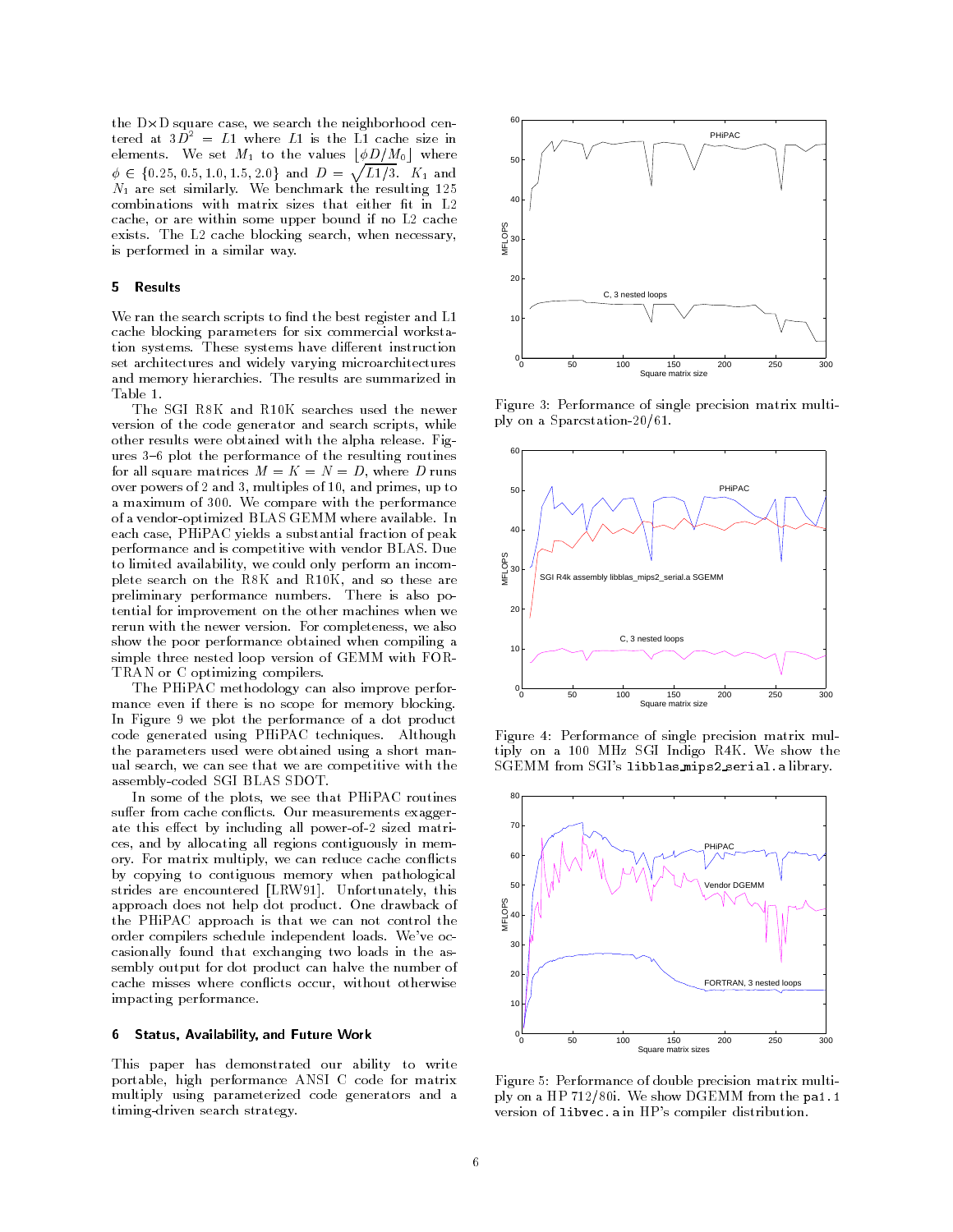|                                | Sun               | ΗP            | IBM               | SGI             | SGI                 | SGI        |
|--------------------------------|-------------------|---------------|-------------------|-----------------|---------------------|------------|
|                                | Sparc $20/61$     | 712/80i       | RS/6000-590       | Indigo R4K      | Challenge           | Octane     |
| Processor                      | SuperSPACE        | PA7100LC      | RIOS-2            | R4K             | R8K                 | R10K       |
| Frequency (MHz)                | 60                | 80            | 66.5              | 100             | 90                  | 195        |
| Max Instructions/cycle         | 3                 | 2             | 6                 |                 |                     |            |
| Peak MFLOPS (32b/64b)          | 60/60             | 160/80        | 266/266           | 67/50           | 360/360             | 390/390    |
| $FP$ registers $(32b/64b)$     | 32/16             | 64/32         | 32/32             | 16/16           | 32/32               | 32/32      |
| L1 Data cache (KB)             | 16                | 128           | 256               | 8               |                     | 32         |
| L <sub>2</sub> Data cache (KB) | 1024              |               |                   | 1024            | 4096                | 1024       |
| OS                             | $SunOS$ 4.1.3     | $HP$ -UX 9.05 | AIX 3.2           | Irix 4.0.5H     | IRIX6.2             | IRIX6.4    |
| C Compiler                     | $Sum$ acc $2.0.1$ | HP c89 9.61   | $IBM$ xlc $1.3$   | $SGI$ cc $3.10$ | $SGI_{cc}$          | $SGI_{cc}$ |
| Search results                 |                   |               |                   |                 |                     |            |
| PHiPAC version                 | alpha             | alpha         | alpha             | alpha           | new                 | new        |
| Precision                      | 32b               | 64b           | 64b               | 32 <sub>b</sub> | 64b                 | 64b        |
| $M_0, K_0, N_0$                | 2,4,10            | 3,1,2         | 2,1,10            | 2,10,3          | 2.4.14              | 4,2,6      |
| $M_1, K_1, N_1$                | 26,10,4           | 30,60,30      | 105,70,28         | 30,4,10         | 200,80,25           | 12,24,9    |
| CFLAGS                         | -fast             | $-\Omega$     | $-03$ -qarch=pwr2 | $-02$ -mips2    | $-n32 - mips4 - O3$ |            |

Table 1: Workstation system details and results of matrix multiply parameter search.



Figure 6: Performance of double precision matrix multiply on an IBM RS/6000-590. We show the DGEMM from IBM's POWER2-optimized ESSL library.



Figure 7: Preliminary performance of double precision matrix multiply on an SGI R8K Power Challenge. We show the DGEMM from SGI's R8K-optimized libblas.



Figure 8: Preliminary performance of double precision matrix multiply on an SGI R10K Octane. We show the DGEMM from SGI's R10K-optimized libblas.



Figure 9: Performance of single precision unit-stride dot-product on a 100 MHz SGI R4K.